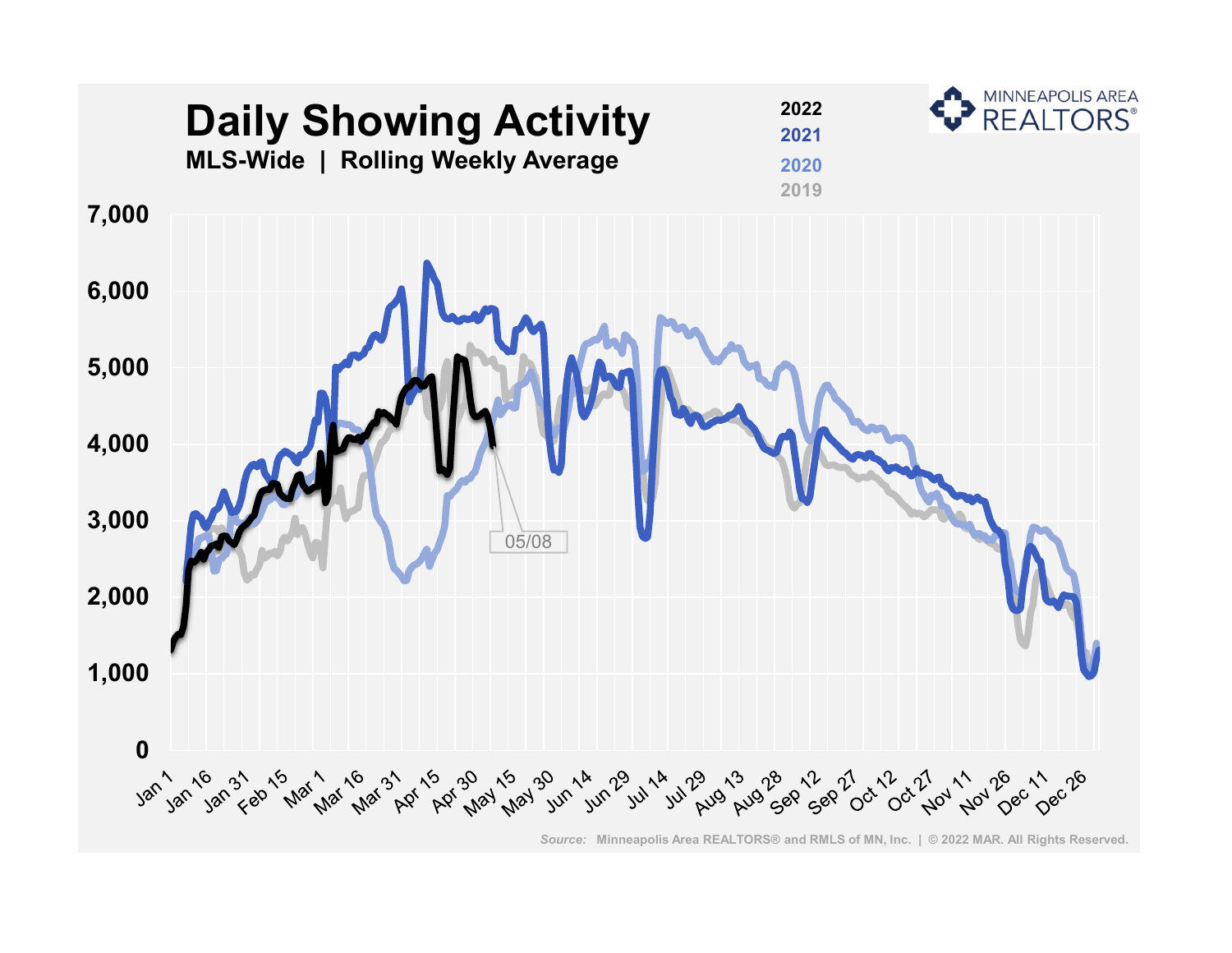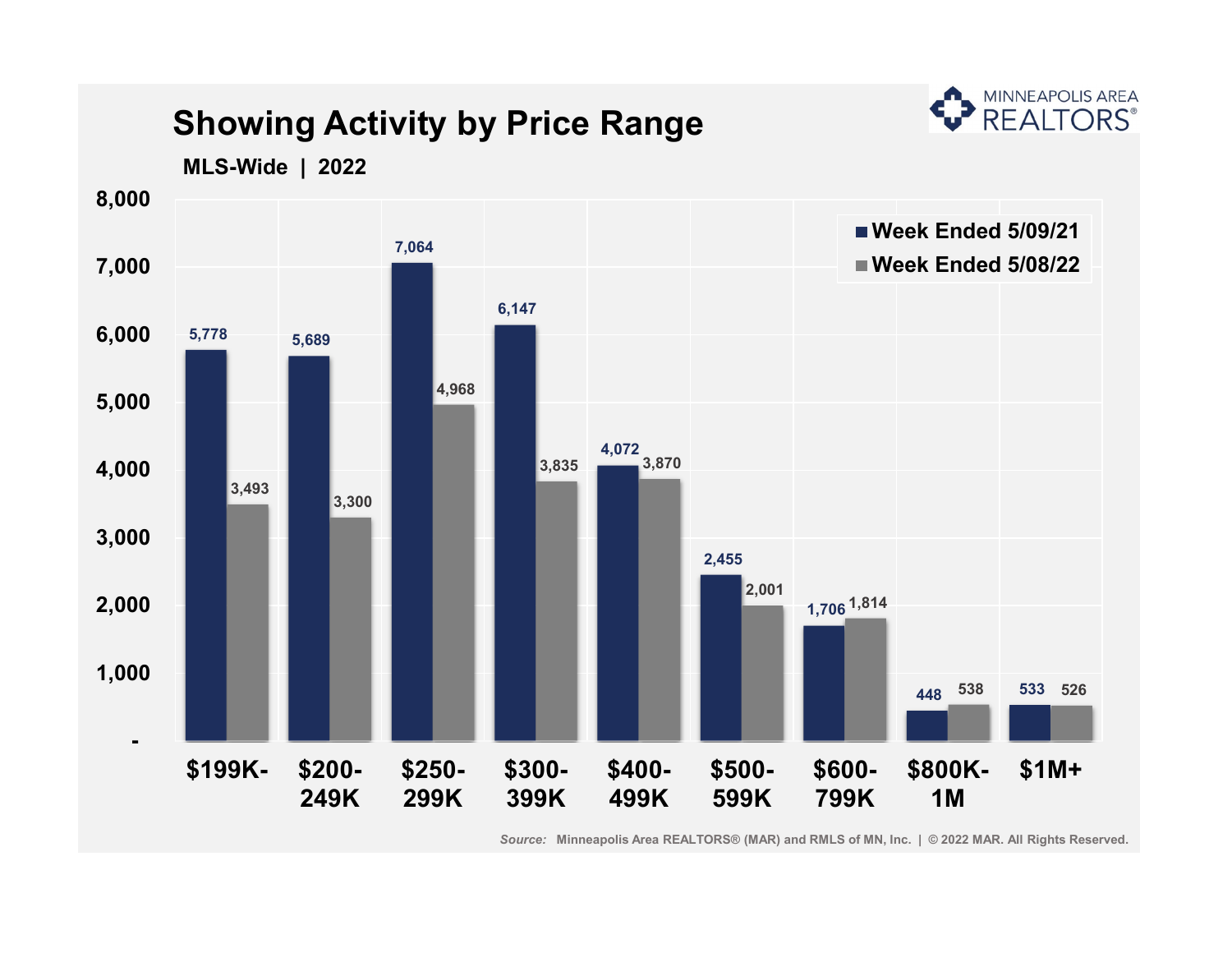

**Share of Overall Showing Activity**

*Source:* **Minneapolis Area REALTORS® (MAR) and RMLS of MN, Inc. | © 2022 MAR. All Rights Reserved.**

**A** MINNEAPOLIS AREA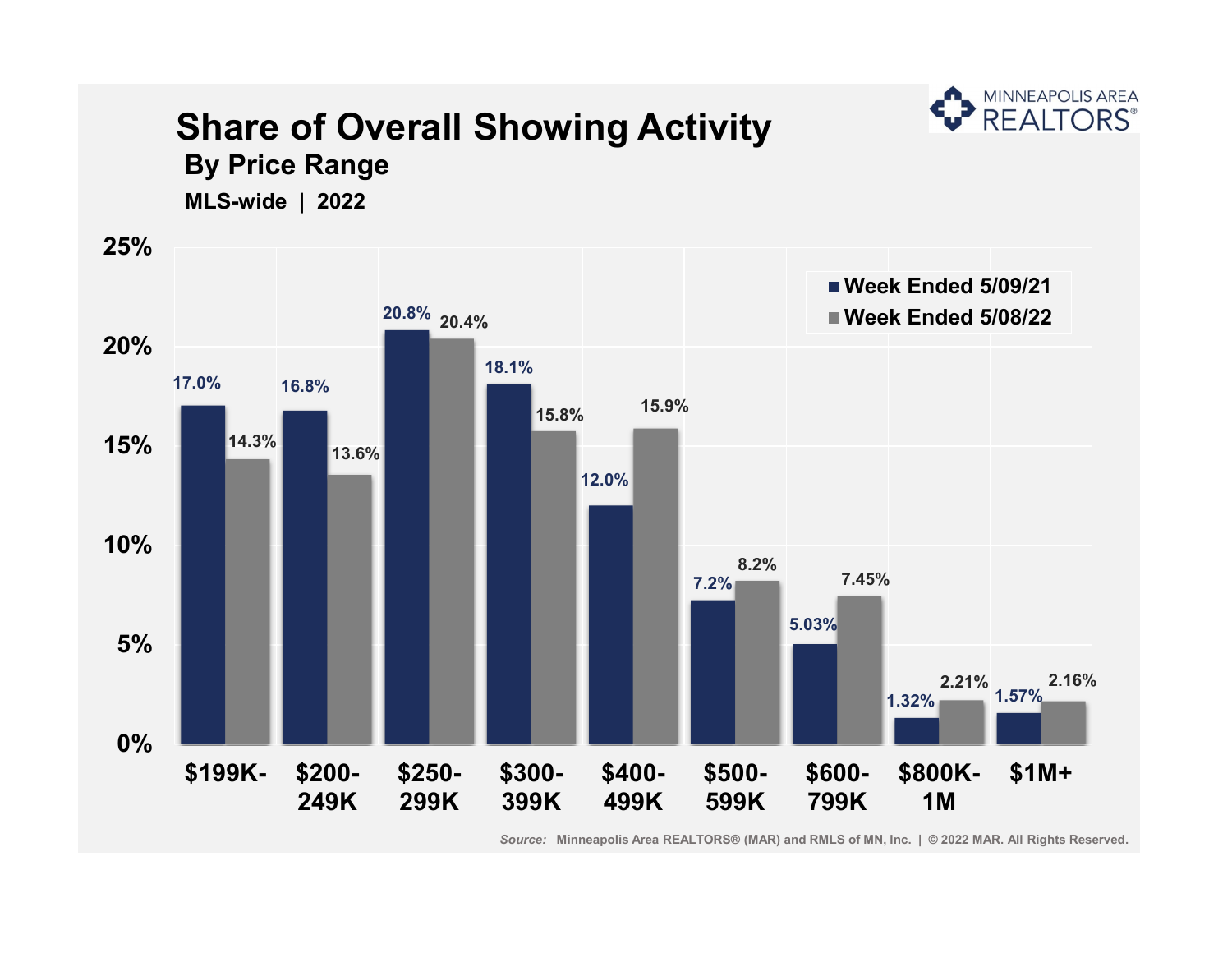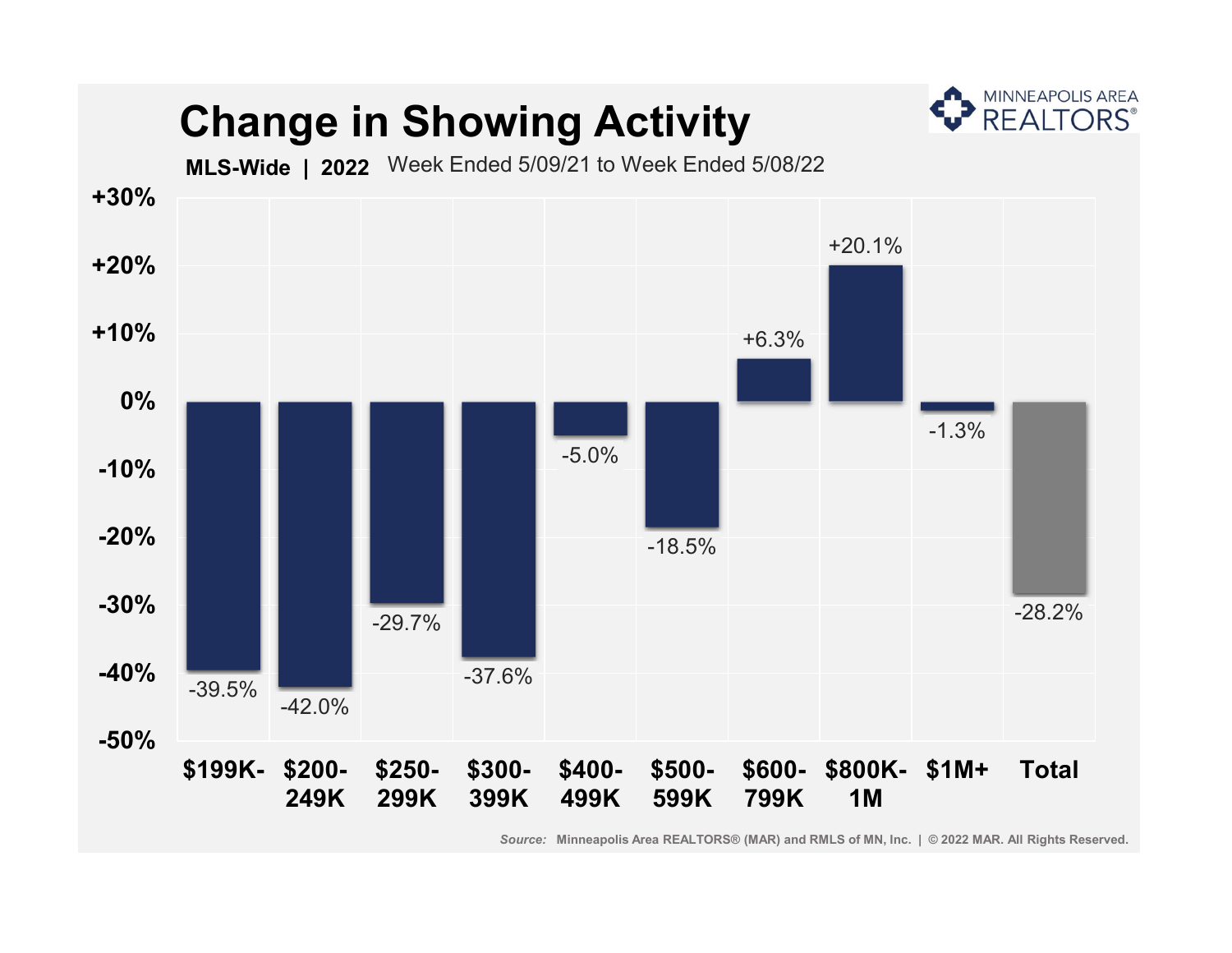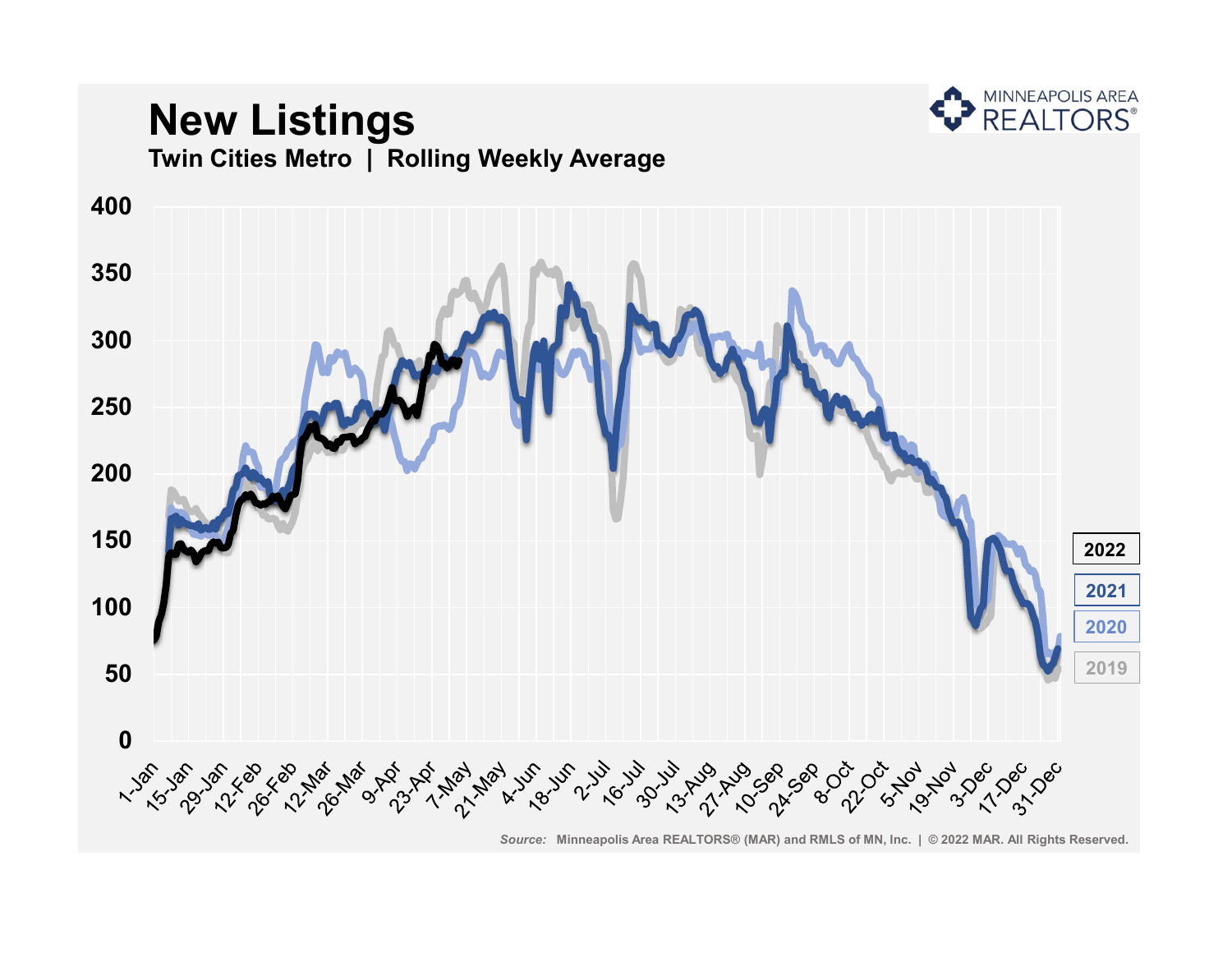

# **Pending Sales**

#### **Twin Cities Metro | Rolling Weekly Average**

**A pending sale is an accepted offer (signed purchase agreement) on a property**

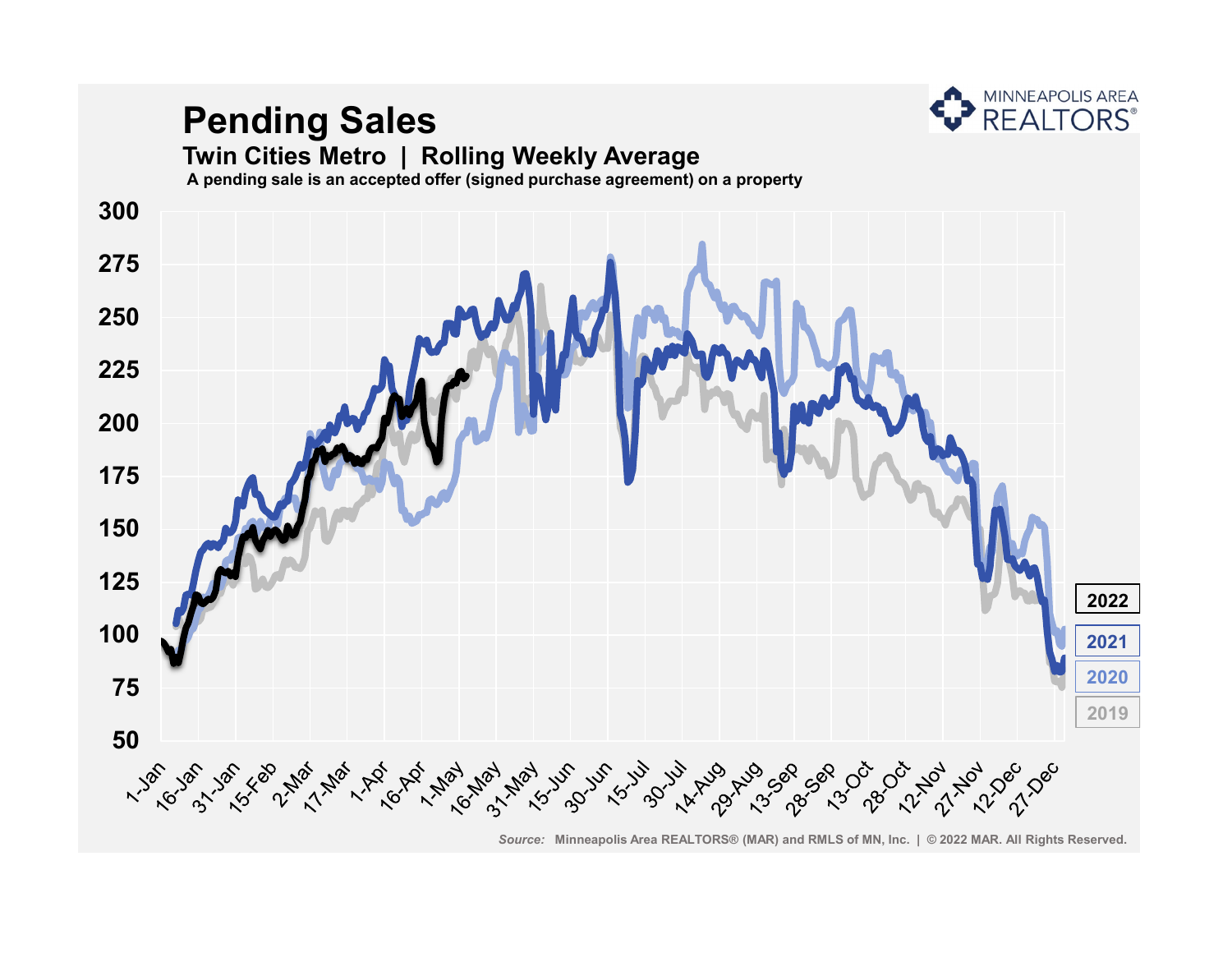## **Pending Sales : New Listings Ratio**



Twin Cities Metro | Rolling Weekly Average A value of 90% means there were 90 pending sales for every 100 new listings

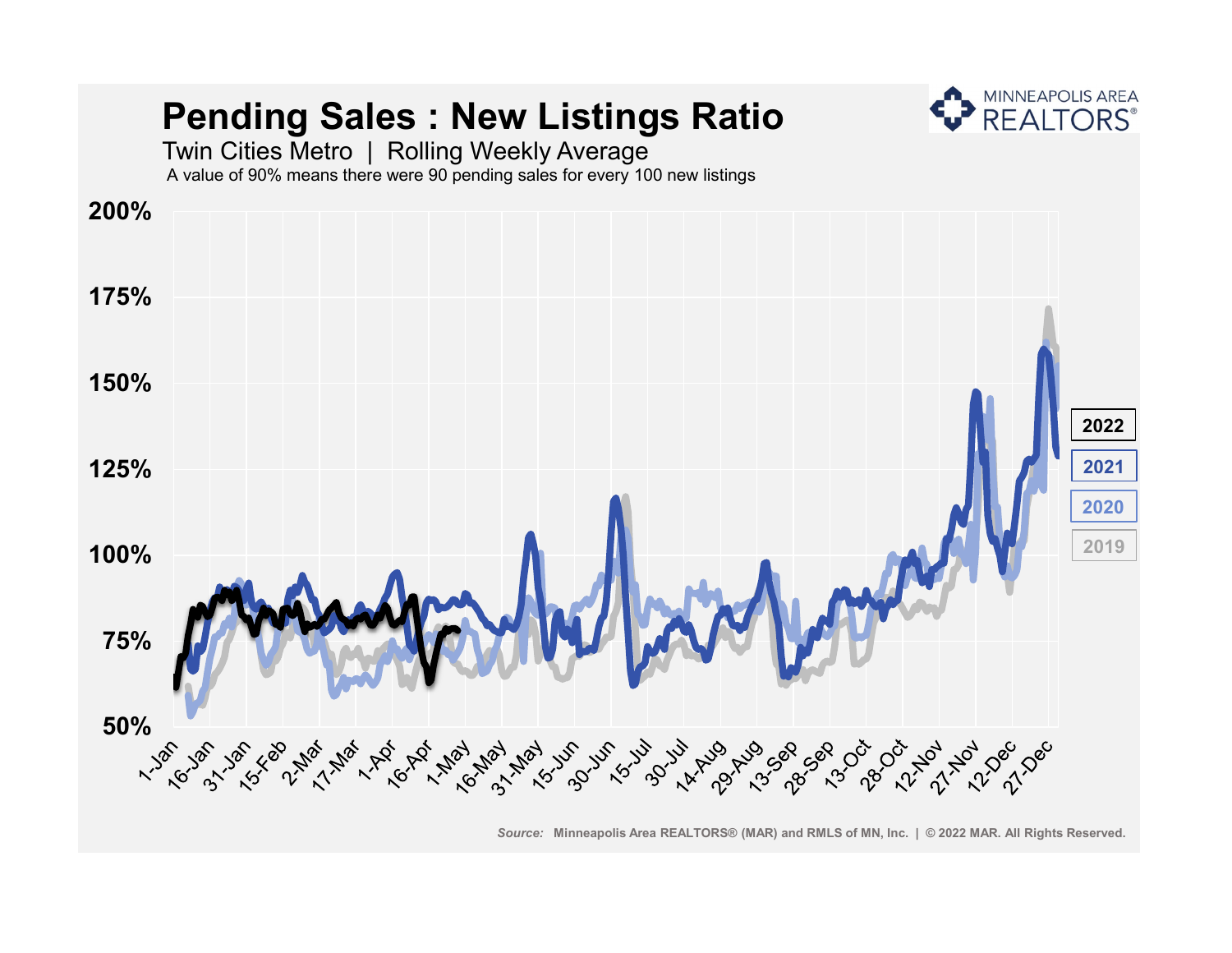#### **Change in New Listings by Price Range**



A new listing is any property listed for sale during a particular period Twin Cities Metro | Week ended 5/08/2021 to week ended 5/07/2022

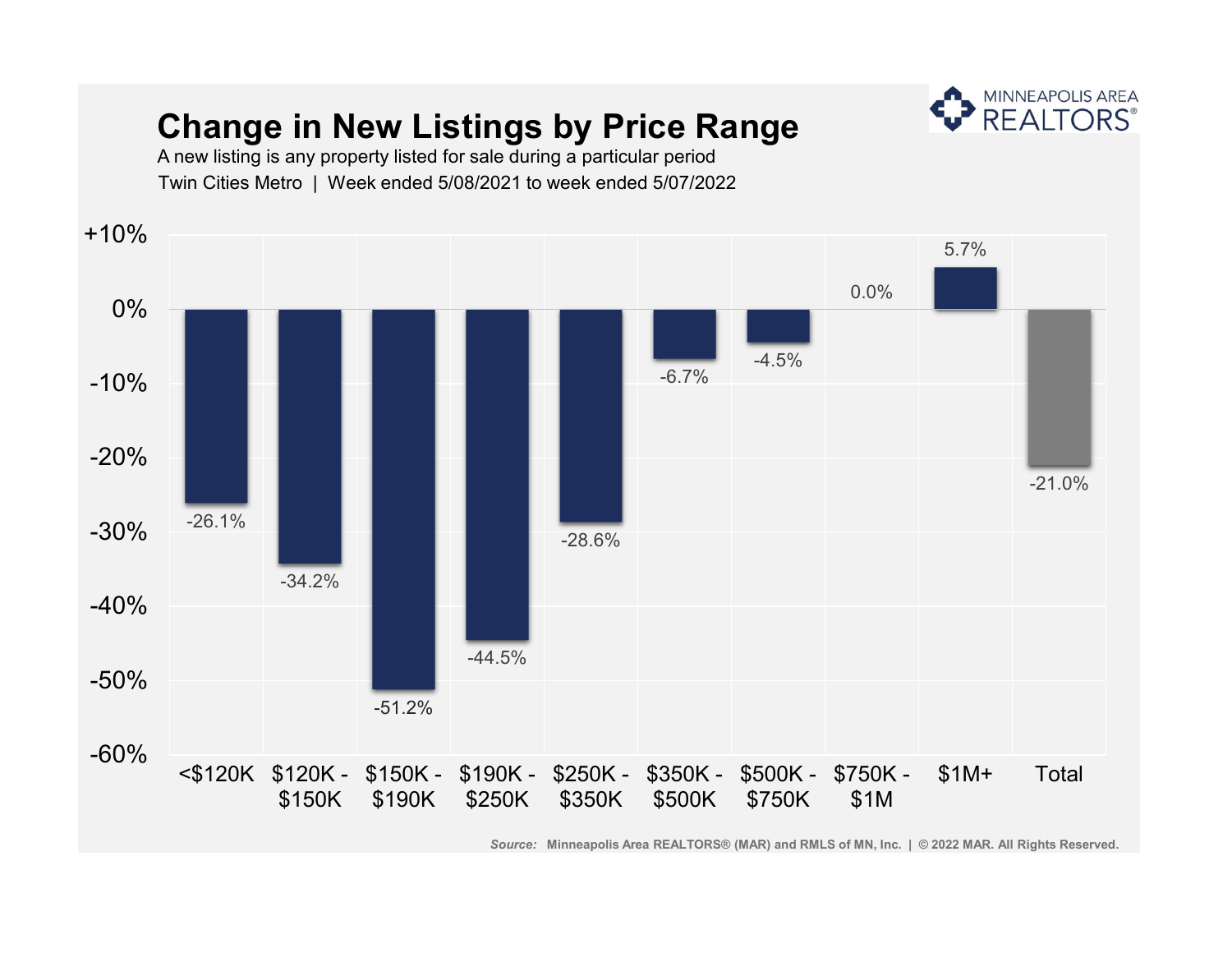### **Change in Pending Sales by Price Range**



A pending sale is an accepted offer or signed purchase agreement on a property Twin Cities Metro | Week ended 5/08/2021 to week ended 5/07/2022

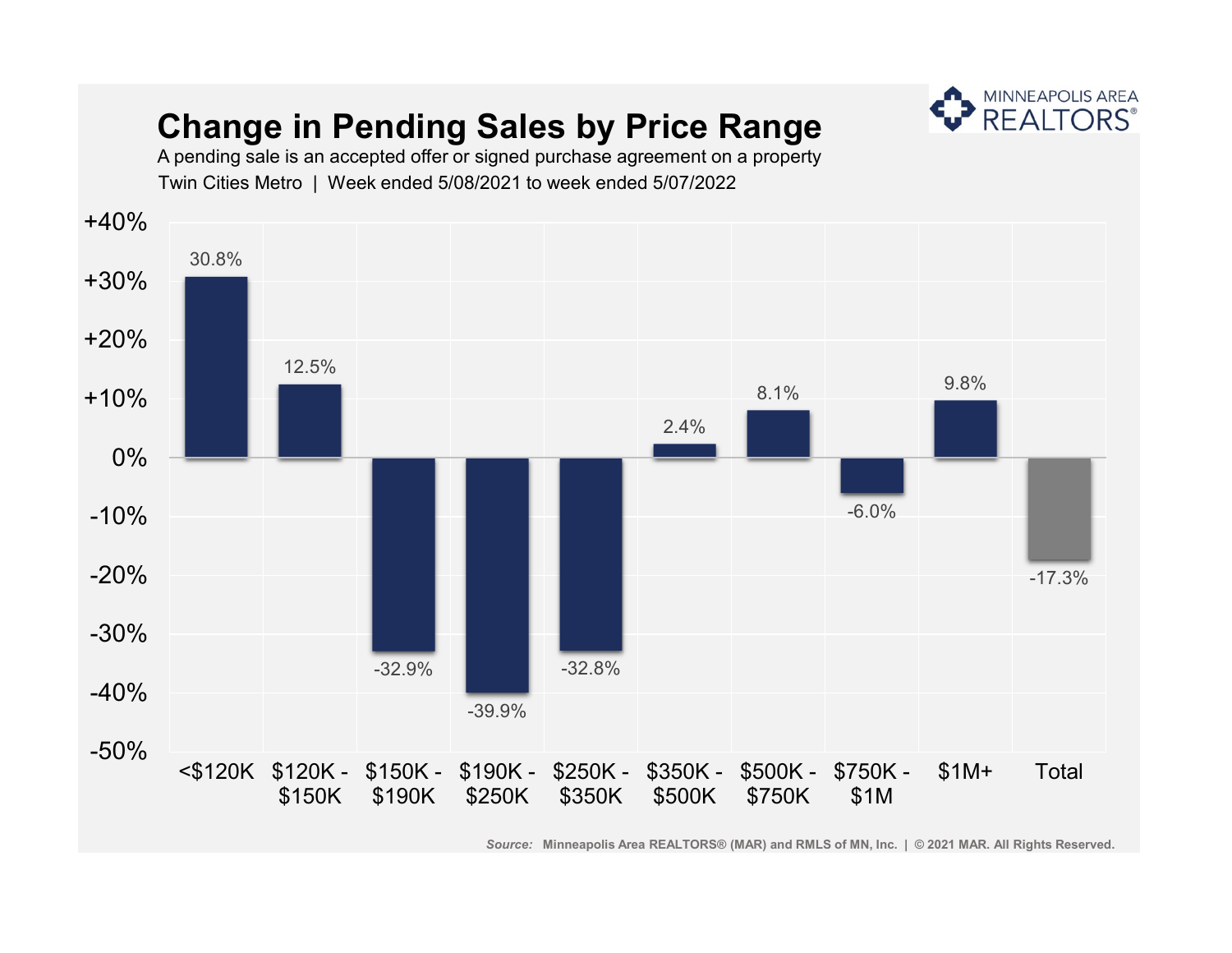### **Change in New Listings by Price Range**



A new listing is any property listed for sale during a particular period Twin Cities Metro | March 2022 compared to March 2021

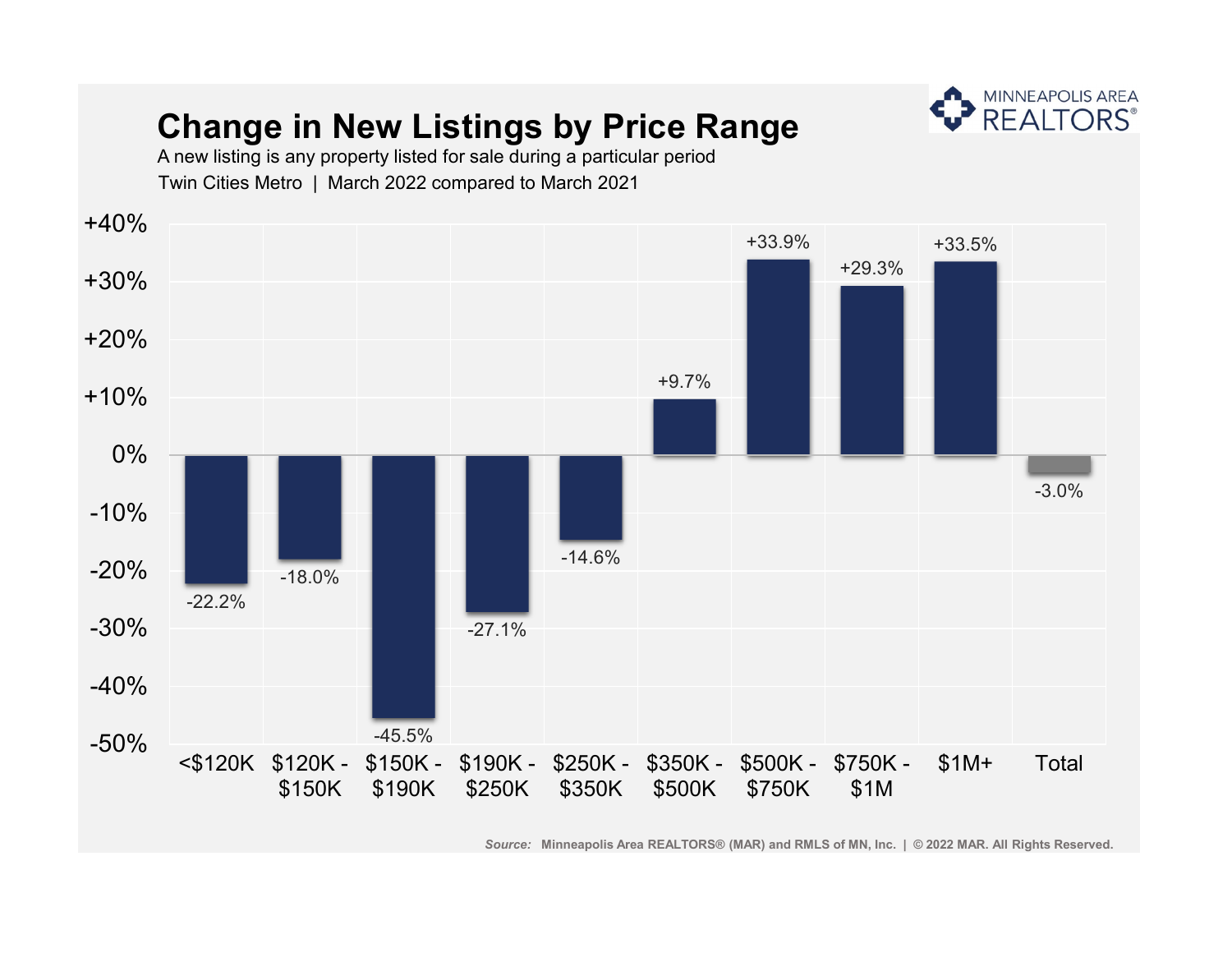### **Change in Pending Sales by Price Range**



A pending sale is an accepted offer or signed purchase agreement on a property Twin Cities Metro | March 2022 compared to March 2021